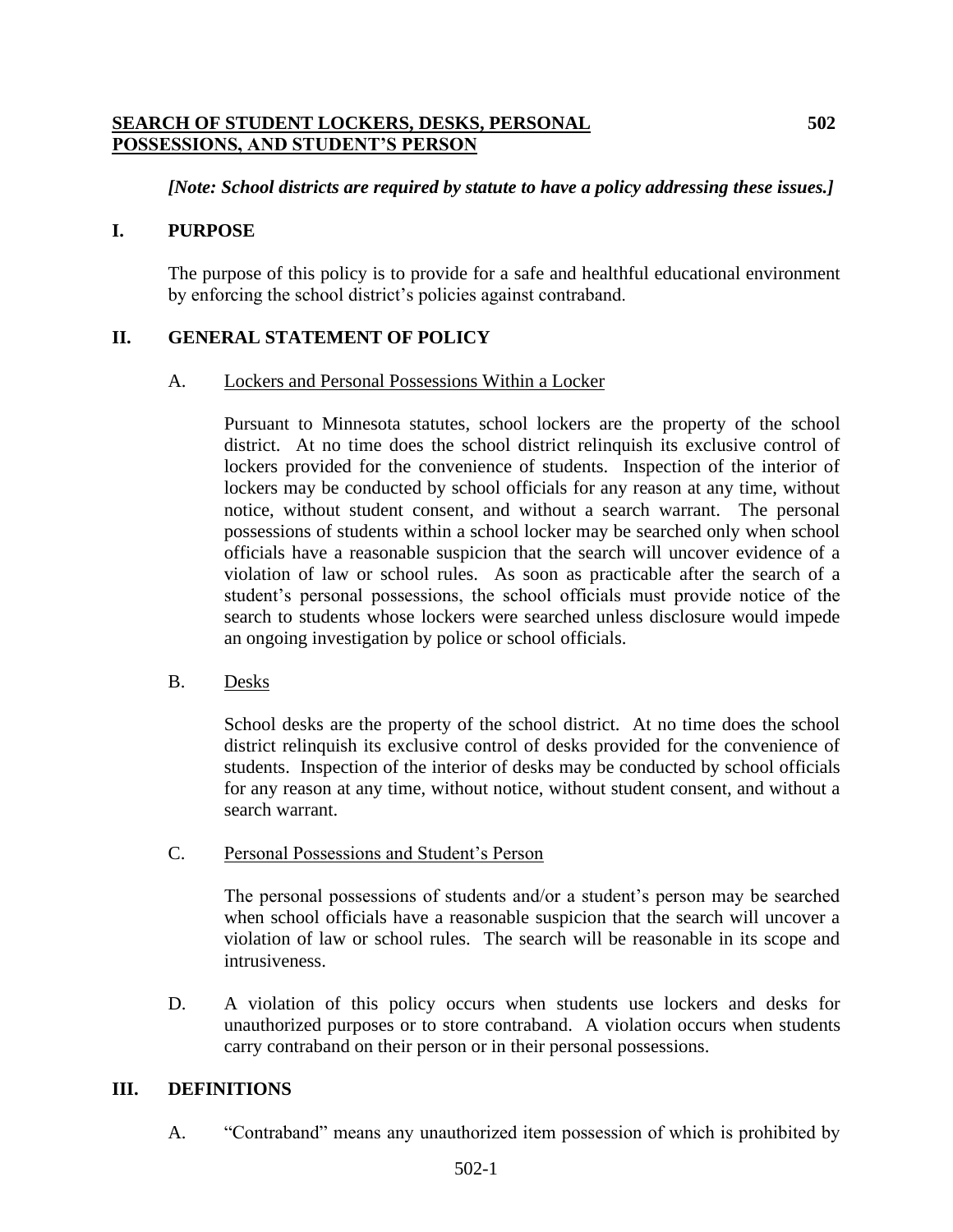school district policy and/or law. It includes, but is not limited to, weapons and "look-alikes," alcoholic beverages, controlled substances and "look-alikes," overdue books and other materials belonging to the school district, and stolen property.

- B. "Personal possessions" includes, but is not limited to, purses, backpacks, bookbags, packages, and clothing.
- C. "Reasonable suspicion" means that a school official has grounds to believe that the search will result in evidence of a violation of school district policy, rules, and/or law. Reasonable suspicion may be based on a school official's personal observation, a report from a student, parent or staff member, a student's suspicious behavior, a student's age and past history or record of conduct both in and out of the school context, or other reliable sources of information.
- D. "Reasonable scope" means that the scope and/or intrusiveness of the search is reasonably related to the objectives of the search. Factors to consider in determining what is reasonable include the seriousness of the suspected infraction, the reliability of the information, the necessity of acting without delay, the existence of exigent circumstances necessitating an immediate search and further investigation (e.g., to prevent violence, serious and immediate risk of harm or destruction of evidence), and the age of the student.

# **IV. PROCEDURES**

- A. School officials may inspect the interiors of lockers and desks for any reason at any time, without notice, without student consent, and without a search warrant.
- B. School officials may inspect the personal possessions of a student and/or a student's person based on a reasonable suspicion that the search will uncover a violation of law or school rules. A search of personal possessions of a student and/or a student's person will be reasonable in its scope and intrusiveness.
- C. As soon as practicable after a search of personal possessions within a locker pursuant to this policy, the school officials must provide notice of the search to students whose possessions were searched unless disclosure would impede an ongoing investigation by police or school officials.
- D. Whenever feasible, a search of a person shall be conducted in private by a school official of the same sex. A second school official of the same sex shall be present as an observer during the search of a person whenever feasible.
- E. A strip search is a search involving the removal of coverings or clothing from private areas. Mass strip searches, or body cavity searches, are prohibited. Strip searches will be conducted only in circumstances involving imminent danger.
- F. A school official conducting any other search may determine when it is appropriate to have a second official present as an observer.